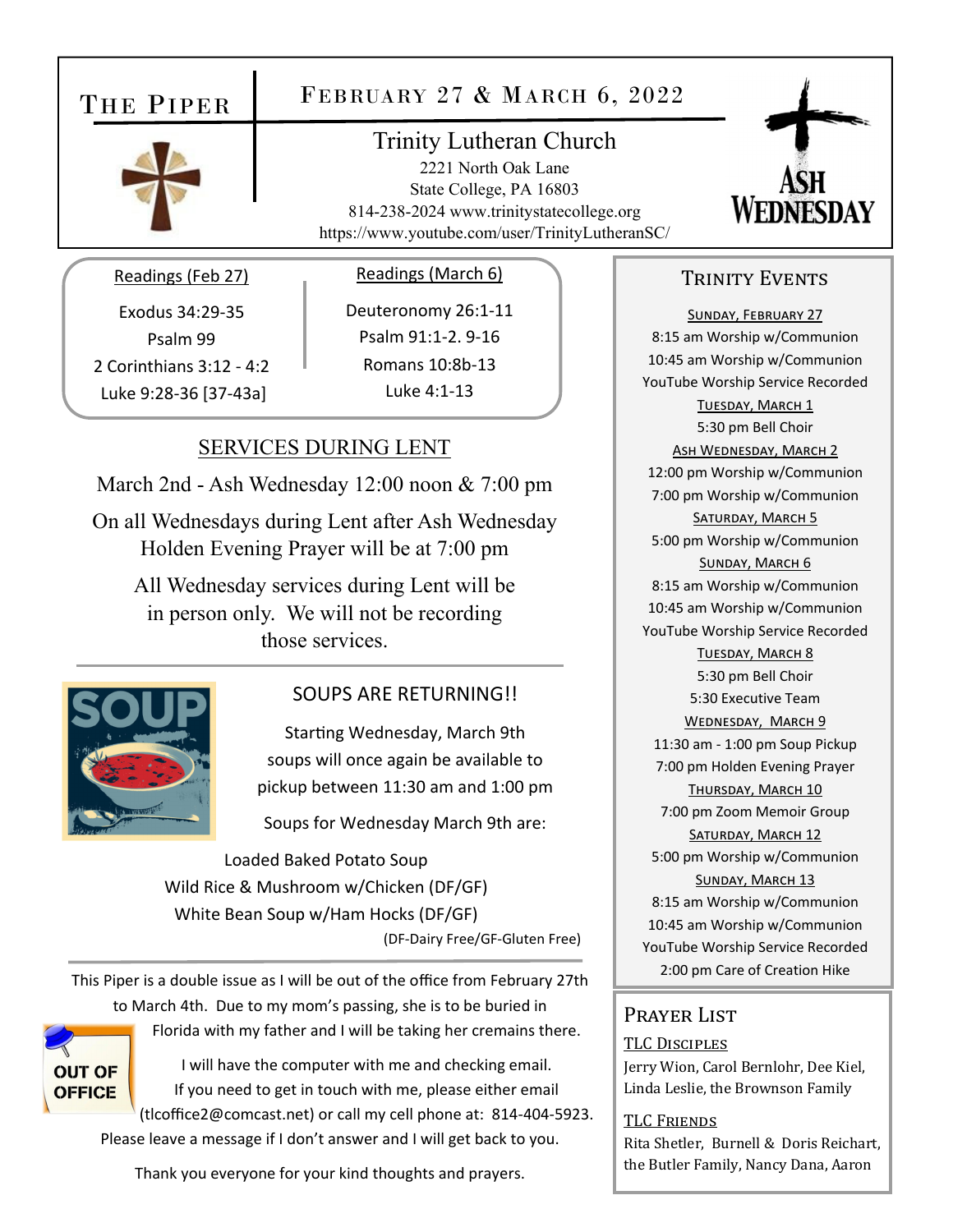

# **Care of CreaƟon Hike**

Sunday March 13th at 2:00 pm Rain date ‐ Sunday March 20th

Meet at Walnut Spring Park Take University Drive to Walnut Spring Lane

Come out for a chance to get some fresh air and connect with other Trinity members.

Remember wear a mask and we will practice social distancing. Hope to see you there. Karl Raynar is in charge. Questions - email Karl (karl raynar@hotmail.com)

Don't Forget ‐ We will be turning our clocks ahead one hour and losing an hour of sleep.

Saturday night, March 12th for all those who have clocks that don't change themselves.



## **DEEPER WATERS CLASS CHANGES**

Due to Out of the Cold being here, there will be not classes on Sunday, February 27th or March 6th Due to Spring Break, there will be no class on Sunday, March 13th The next Zoom Class will be on Sunday, March 20th and an email invitation will be sent out prior to that class.



Have you been wondering about the Trinity Yard Sale??

Well, for one more year, the 2022 Yard Sale,

will be a casualty of the COVID 19 Pandemic.

That makes 3 years in a row we have had to cancel our annual yard sale. We are hoping to end this streak next year and have the 35th annual yard sale on May 13th, 2023.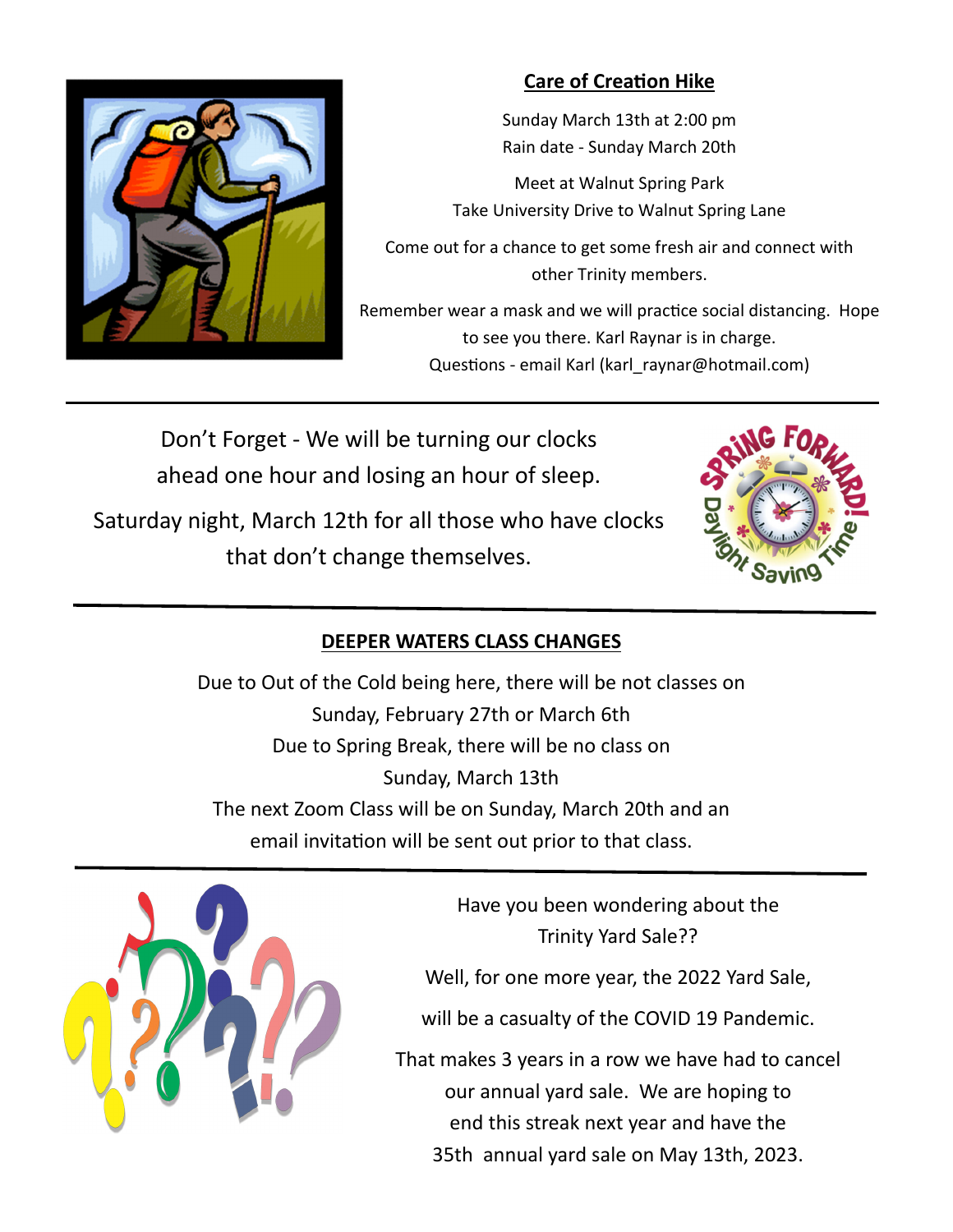# *From the Pastor's Desk*

Dear Beloved of God,

In one of his great chapters on spiritual gifts, St. Paul reminds us in Romans 12:

For by the grace given me I say to every one of you: Do not think of yourself more highly than you ought, but rather think of yourself with sober judgment, in accordance with the faith God has distributed to each of you. For just as each of us has one body with many members, and these members do not all have the same function, so in Christ we, though many, form one body, and each member belongs to all the others. We have different gifts, according to the grace given to each of us. If your gift is prophesying, then prophesy in accordance with your faith; if it is serving, then serve; if it is teaching, then teach; if it is to encourage, then give encouragement; if it is giving, then give generously; if it is to lead, do it diligently; if it is to show mercy, do it cheerfully.

Love must be sincere. Hate what is evil; cling to what is good. Be devoted to one another in love. Honor one another above yourselves. Never be lacking in zeal, but keep your spiritual fervor, serving the Lord. Be joyful in hope, patient in affliction, faithful in prayer. Share with the Lord's people who are in need. Practice hospitality. (3-13)

As you know, we here at Trinity will be hosting the guest of Out of the Cold (OOTC). Hosting OOTC is one way be which we seek to follow this and other teachings in the Scriptures. Empowered by the Holy Spirit we embark on this ministry in the Name of Christ.

When you read this, we will be about halfway through our two weeks of hosting. This year, about 20 guests stay with us each night. We provide not only the space and use of our building, but also meals, namely breakfast and dinner. Guests arrive at 8 pm and are expected to leave by 8 am. To that end, arrangements have been made with CATA that two buses stop each morning to take our guests to downtown and then two each evening bring them back to the church. It is rather amazing to watch how the drivers carefully guide those big buses around our building since they enter our driveway from Galen Dr. and then depart by way of Sylvan Dr. Before this, if you had asked me about a bus driving through our property that way, I would have argued that such is not possible. Shows how much I know!

So, thank you to our evening hosts volunteers! Thank you to our bakers who are providing desserts for each evening! Thank you to Jeff Gonet who has been helping me in the kitchen both mornings and evenings! Thank you to all of you who are Trinity Lutheran Church for your support of this important, even vital ministry!

We are committed to doing this as a congregation because of what Jesus both teaches and models for us. This is how we are to live as the people or beloved of God. St. Paul writes to the Philippians (2:3-4): "Do nothing out of selfish ambition or vain conceit. Rather, in humility value others above yourselves, not looking to your own interests but each of you to the interests of the others." We are looking to the interest of others.

I note all this, not to brag about us or what we are doing. To the contrary, I merely want to celebrate this opportunity to serve as Christ served and serves us! And believe, me, this group of guests deeply appreciates all that we are doing for them. As is often the case, in these situations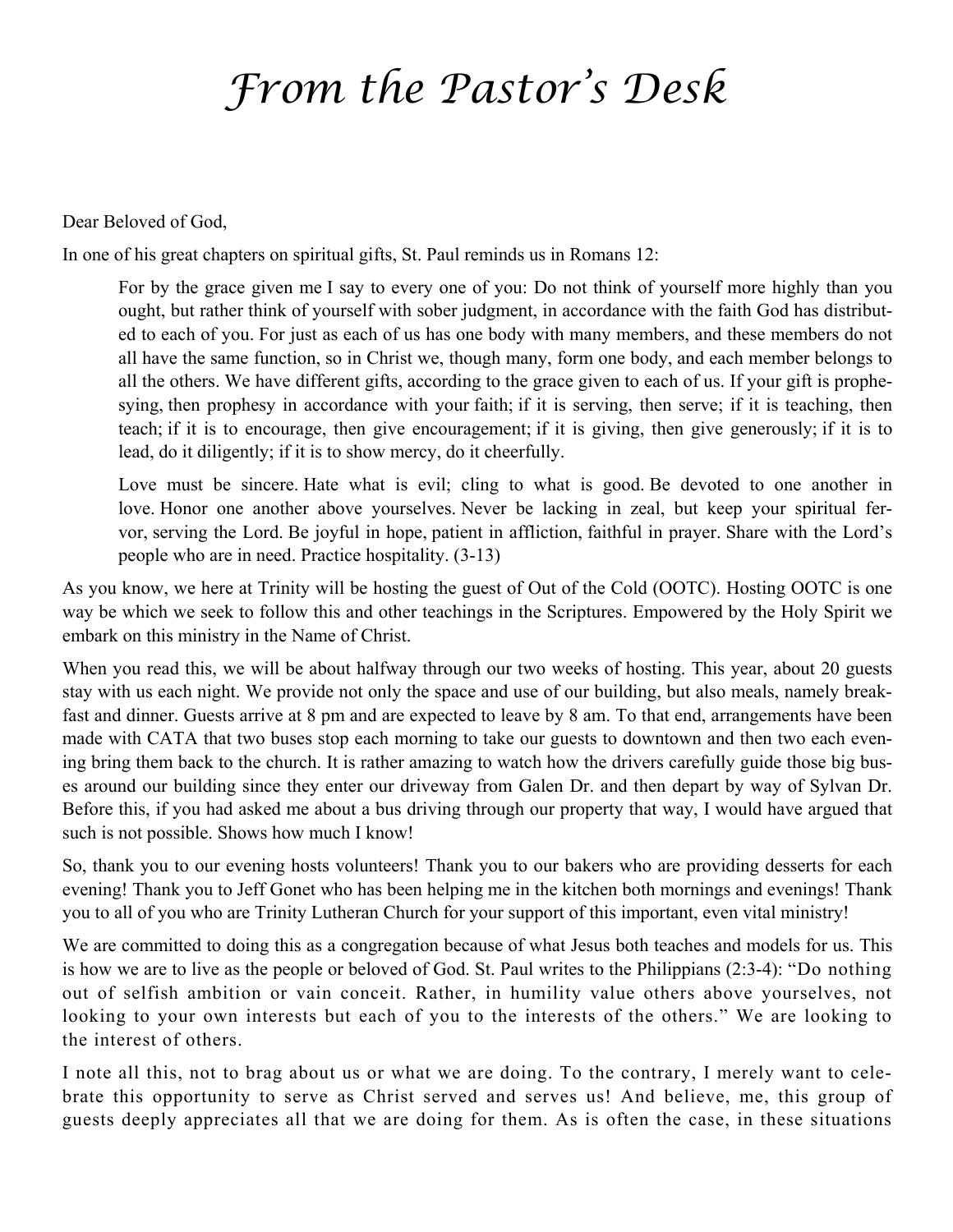We practice hospitality in this way because of all that God has given to us! We do it in response to our baptism. As Jesus teaches, "In the same way, let your light shine before others, that they may see your good deeds and glorify your Father in heaven." (Mt. 5:16)

May God's light shine brightly through our words and deeds, now and always!

Yours in Christ,

Pastor Ron

Pastor Ron

# *A little more from the Pastor*

LENT BEGINS MARCH 2ND

Ash Wednesday is the first day of Lent, that 40-day journey to Easter and Resurrection. Between the two celebrations, we remember and rehearse the teachings of Jesus along with the events of his passion and death. Lent is traditionally a time to focus on discipleship. Hosting Out Of The Cold, as Lent begins is an unexpected blessing!

As is our practice, we will offer mid-week worship opportunities this year. First, on Ash Wednesday, March 2, a brief, 30-minute service will be offered at 121 noon. In the evening, Vicar Ted will join us to lead the 7 pm worship service as Pastor Ron will be involved in meal service. Both services will include Holy Communion and the Imposition of Ashes.

On the other Wednesdays during Lent, soup will be available for pick-up, 11:30 am to 1 pm. Then Holden Evening Prayer will be offered at 7 pm each week.

During Holy Week worship will again be at 12 noon and 7 pm on Maundy Thursday, April 14, and Good Friday, April 15. More details will be shared as we journey closer to those celebrations.

We hope you will take full advantage of these worship opportunities to aid you in your faith formation and spiritual life.